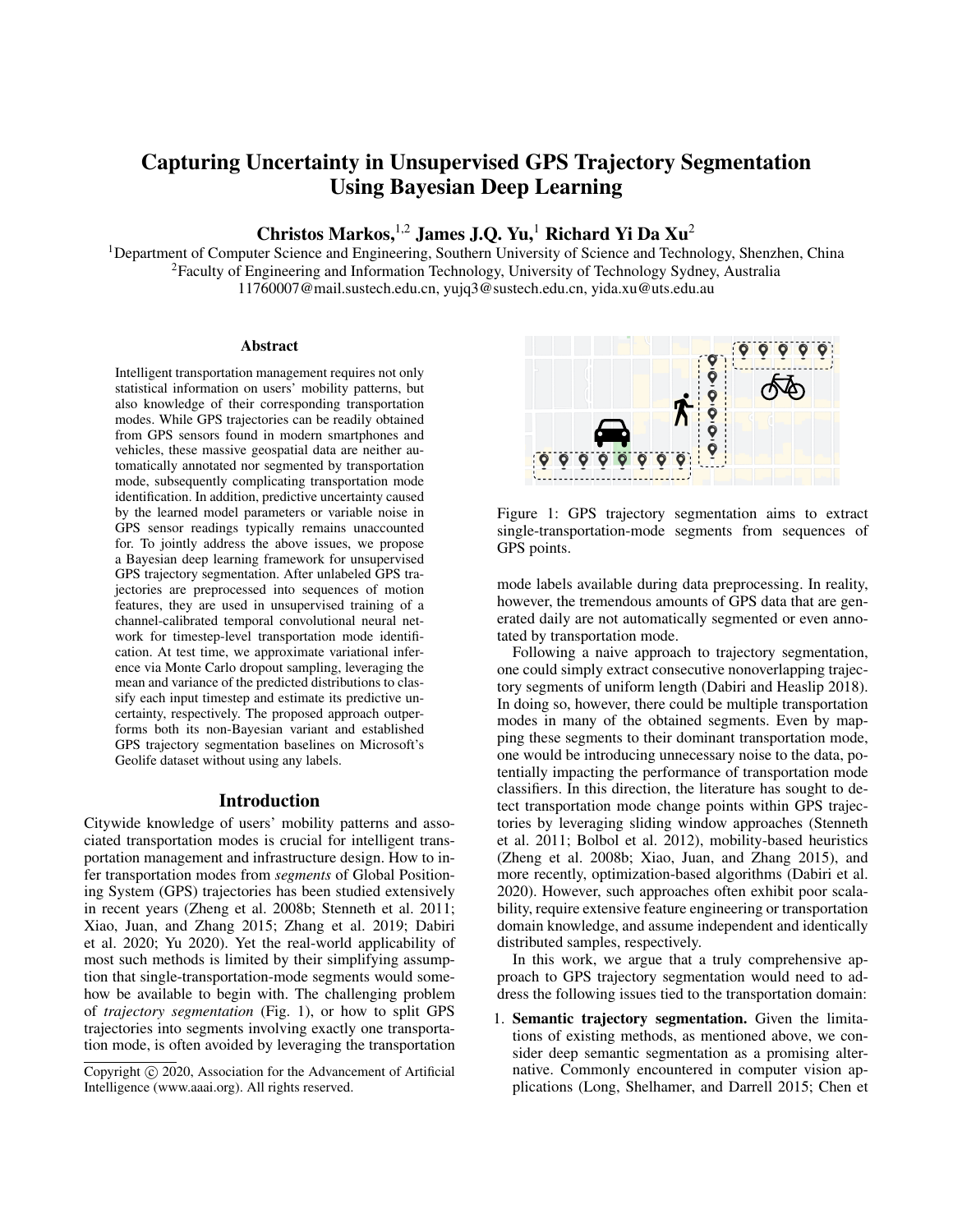al. 2018; Fu et al. 2019), semantic segmentation methods train deep Convolutional Neural Networks (CNNs) to detect refined object boundaries within images or videos by performing pixel- rather than image-level classification.

- 2. Learning from unlabeled GPS data. Due to privacy concerns or simply lack of motivation, users cannot be expected to label their voluminous GPS data consistently and accurately. Given that traditional clustering algorithms often produce suboptimal results when applied to high-dimensional data (Li, Qiao, and Zhang 2018), we turn to the emerging research area of deep clustering, which trains deep neural networks to cluster unlabeled data via unsupervised learning (Xie, Girshick, and Farhadi 2016; Caron et al. 2018; Ji, Henriques, and Vedaldi 2019).
- 3. Capturing predictive uncertainty. While standard deep learning classifiers produce discrete probability distributions via the softmax function, this does not sufficiently capture model uncertainty (Kendall and Gal 2017). In GPS-based applications, we posit that uncertainty could also be tied to inconsistent sensor sampling rates among different observations, as well as erroneous or missing measurements due to signal loss. Bayesian deep learning can be viewed as a probabilistic extension to standard deep learning that enables quantification of both model and input uncertainty (Ribeiro et al. 2019).

Drawing inspiration from recent developments in semantic segmentation, deep clustering, and Bayesian deep learning, this work proposes to reframe GPS trajectory segmentation as timestep-level transportation mode identification. As such, a channel-calibrated Bayesian Temporal Convolutional Network (BTCN) is introduced for unsupervised, uncertainty-aware GPS trajectory segmentation. BTCN extends standard TCNs, recently proposed as a sequence modeling alternative to recurrent neural networks (Bai, Kolter, and Koltun 2018), with (1) Squeeze-and-Excitation (SE) blocks (Hu, Shen, and Sun 2018) to encourage learning interdependencies between channels, and (2) Monte Carlo (MC) dropout sampling as an approximation of variational inference (Kendall and Gal 2017) to not only capture predictive uncertainty but also use it to refine predictions. In our experiments on Microsoft's Geolife dataset (Zheng et al. 2008b; 2008a), BTCN achieved 65.8% timestep-level accuracy without using any labels, outperforming established baselines as well as its non-Bayesian variant.

#### Related Work

Semantic Segmentation In this study, we tackle trajectory segmentation from a novel perspective, drawing inspiration from recent deep semantic segmentation methods successfully applied to computer vision applications.

Semantic image segmentation classifies each pixel in an input image, allowing for fine-grained detection of object boundaries. Earlier work (Chen et al. 2014) repurposes contracting image-level CNN classifiers for semantic segmentation via bilinear upsampling and fully connected conditional random fields, while (Long, Shelhamer, and Darrell 2015)

converts them to Fully Convolutional Networks (FCNs) by replacing their fully connected layers with convolutions, introducing in-network upsampling, and adding skip connections from shallow to deep layers.

Since then, FCNs have served as the foundation for several semantic segmentation frameworks. To improve the recovery of downsampled spatial information, architectural adaptations include adding a symmetric decoder (Badrinarayanan, Kendall, and Cipolla 2017) with encoderdecoder skip connections (Ronneberger, Fischer, and Brox 2015) or dilated convolutions at the encoder side (Chen et al. 2018). Some works reduce the amount of downsampling operations in FCNs by developing context aggregation modules, often including dilated convolutions in cascades (Yu and Koltun 2016) or in parallel (Chen et al. 2017; Fu et al. 2019). Instead, (Sun et al. 2019) avoids the need to recover downsampled spatial information by maintaining high-resolution latent representations throughout the encoding process.

Deep Clustering Combining unsupervised deep learning with traditional or custom clustering methods, deep clustering is viewed as a promising technique towards labeled data independence for the proposed trajectory segmentation framework.

Some approaches optimize image-to-image distance in a lower-dimensional space typically learned via unsupervised autoencoder pretraining, by applying K-means (Yang, Parikh, and Batra 2016) or attaching custom clustering layers (Xie, Girshick, and Farhadi 2016; Li, Qiao, and Zhang 2018) and minimizing a clustering loss. (Caron et al. 2018) instead leverages CNNs pretrained on different datasets, iteratively clustering their output using K-means and setting the resulting cluster assignments as pseudo-ground-truth labels to update the model parameters. It is also possible to leverage denoising (Ghasedi Dizaji et al. 2017) or variational (Jiang et al. 2017) autoencoders, as well as GANs (Mukherjee et al. 2019). However, while only optimizing a clustering loss offers simplicity of implementation, it also risks irreversibly corrupting the learned representations (Ji, Henriques, and Vedaldi 2019).

Another body of research instead clusters data based on mutual information between pairs of samples typically generated via data augmentation, or between samples and their latent representations. For instance, (Hu et al. 2017) trains neural networks to produce similar outputs for input samples and their augmented versions, while also maximizing the mutual information between the original samples and their learned representations. (Hjelm et al. 2018) instead maximizes the information between latent representations and local regions of the input samples, while also attempting to match these representations to a prior distribution. Finally, (Ji, Henriques, and Vedaldi 2019) maximizes the mutual information between a neural network's outputs for pairs of samples, additionally improving performance by simultaneously training an auxiliary overclustering component.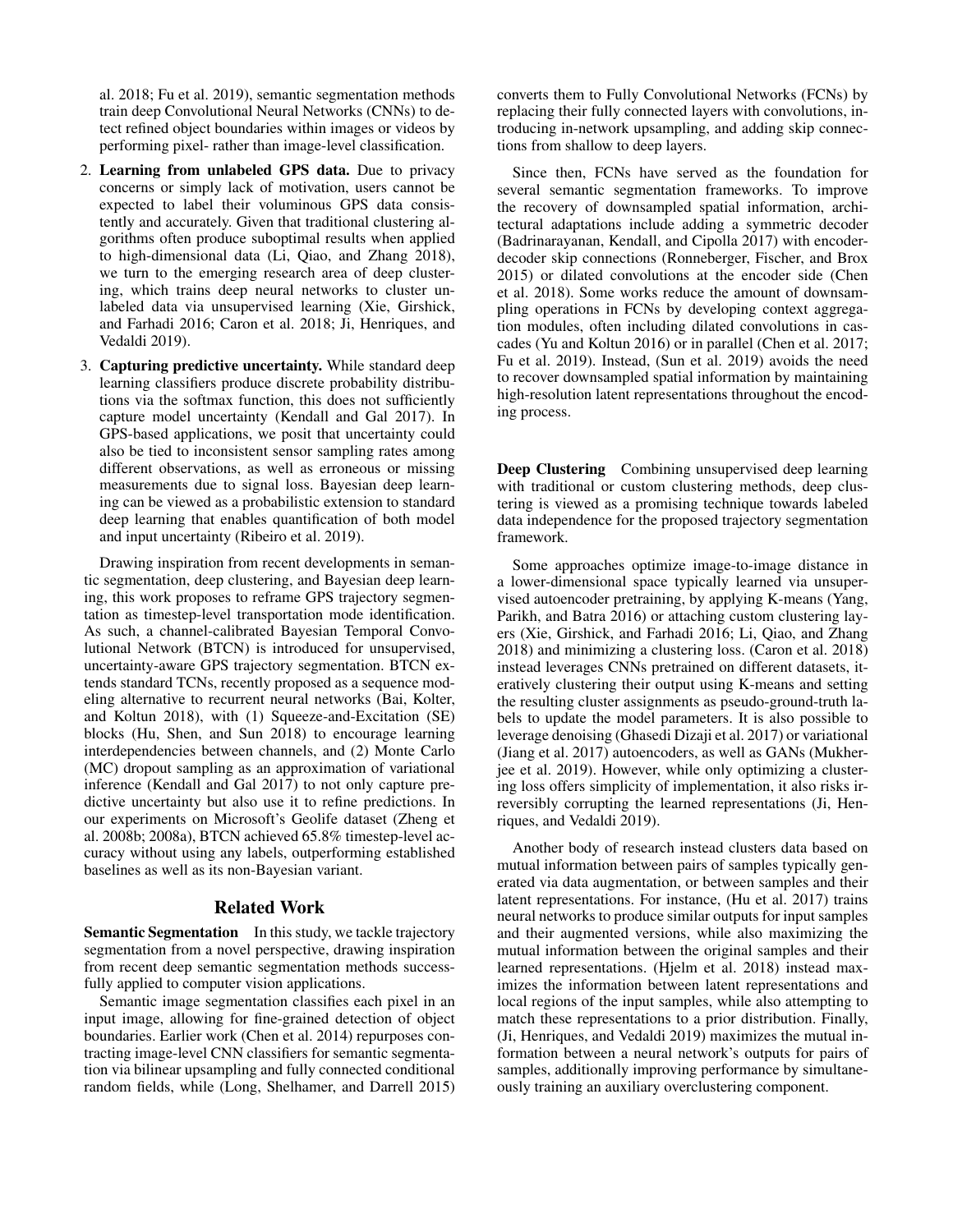## **Preliminaries**

This section clarifies our working definitions of key transportation-related terms, before formalizing the problem to be addressed in this work and finally introducing Bayesian deep learning.

## Segmenting GPS Trajectories by Transportation Mode

**Definition 1 (GPS Point)** A GPS point is denoted by  $p_i =$  $\langle t_j, \text{lat}_j, \text{lon}_j \rangle \in \mathbb{R}^3$ , where  $t_j$  measures the number of days since a reference date, and  $-90 \le \text{lat}_i \le 90, -180 \le$  $\ln i \leq 180$  are latitude and longitude coordinates given in decimal degrees.

**Definition 2 (GPS Trajectory)** A GPS trajectory  $T_i$  comprises a sequence of GPS points. Since the backbone of this work is a deep convolutional neural network operating on fixed-size inputs, we assume  $T_i$  to be a sequence  $T_i = \{p_j\}_1^M$  truncated to fixed length M.

Definition 3 (Motion Feature Sequence) Directly training a deep learning model on raw GPS data could be problematic. Intuitively, it might generalize poorly whenever users visit locations inadequately represented in the training set. Therefore, following established transportation mode identification literature (Zheng et al. 2008b; Dabiri et al. 2020; Yu 2020), we preprocess each  $T_i$  into a sequence of motion features  $F_i = \{\bar{f}_j\}_1^M$  by transforming each  $p_j \in T_i$ into a vector  $f_j \in \mathbb{R}^N$  of N motion features.

Problem (Trajectory Segmentation) Given a GPS trajectory  $T_i \in \mathbb{R}^{\tilde{M}\times 3}$  preprocessed into a sequence of motion features  $F_i \in \mathbb{R}^{M \times N}$  and K target transportation mode classes, predict the transportation modes  $Y_i \in \{0, \ldots, K - \}$  $1\}^M$  for each timestep m, where  $0 < m \leq M$ .

## Bayesian Deep Learning

Let  $\mathcal{D} = \{(x_i, y_i)\}_{i=1}^n$  be a dataset of observations X and targets  $Y$ . For a standard fully connected neural network with L stacked hidden layers and parameters  $\theta =$  $\{(W^l, b^l)\}_{l=0}^{L+1}$ , the ReLU-activated output of the *l*-th hidden layer can be written as:

$$
h^{l} = \text{ReLU}(W^{l} \cdot h^{l-1} + b^{l}).\tag{1}
$$

For  $K$ -class classification, the softmax activation function is typically applied to the neural network's output logits. The model likelihood is then given by:

$$
p(y=j|x,\theta) = \frac{\exp(W_j^{L+1} \cdot h^L + b^{L+1})}{\sum_{k \in K} \exp(W_k^{L+1} \cdot h^L + b^{L+1})}.
$$
 (2)

In contrast, Bayesian neural networks place a prior distribution  $p(\theta)$  on their weights and biases, resulting in the posterior distribution:

$$
p(\theta|\mathcal{D}) = \frac{p(\mathcal{D}|\theta)p(\theta)}{p(\mathcal{D})} = \frac{\prod_{i=1}^{n} p(y_i|x_i, \theta)p(\theta)}{p(\mathcal{D})}, \quad (3)
$$

and the following predictive distribution for new inputs  $x'$ ,  $y'$ :

$$
p(y'|x', \mathcal{D}) = \int_{\Theta} p(y'|x', \theta) p(\theta, \mathcal{D}) d\theta.
$$
 (4)



Figure 2: Overview of the proposed trajectory segmentation framework. At test time, GPS trajectories are preprocessed into sequences of motion features and repeatedly fed to the proposed BTCN while dropout remains activated. The mean of these aggregated softmax probabilities is taken as the final predictions, while their variance is used to quantify predictive uncertainty.

However, analytical estimation of the posterior is typically intractable, as it requires integration with respect to  $\Theta$ , i.e., the space of all parameters, for which a closed form often does not exist. One way to approximate the posterior is through variational inference, which minimizes the Kullback-Leibler divergence between the posterior  $p(\theta|\mathcal{D})$ and a variational distribution  $q_{\omega}(\theta)$  with parameters  $\omega$ (Kwon et al. 2020). Another approach is to approximate variational inference itself by applying stochastic regularization techniques like dropout to non-Bayesian neural networks. As will be detailed in the following section, in this work we approximate variational inference via MC dropout sampling (Kendall and Gal 2017).

### Proposed Framework

This section first introduces the Bayesian temporal convolutional network proposed for GPS trajectory segmentation. Next, it explains how we approximate variational inference and capture uncertainty to refine model predictions. Finally, it presents the objective function that is optimized to learn the unsupervised segmentation task.

A high-level architectural view of BTCN is given in Fig. 2. BTCN fuses TCNs with SE blocks (Hu, Shen, and Sun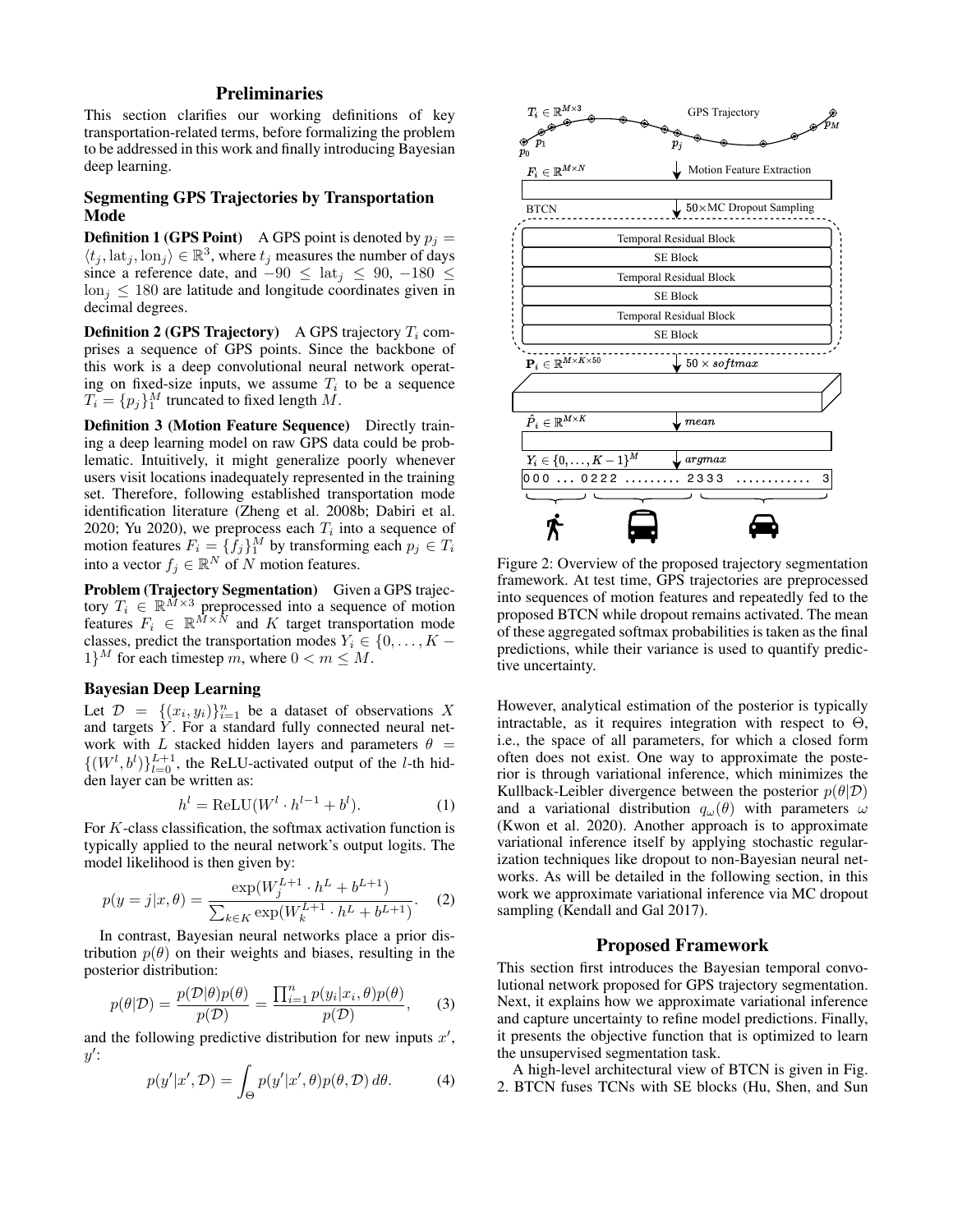2018) to enrich the learned temporal trajectory representations with knowledge of feature map interdependencies. At inference time, a sequence of motion features is extracted from each GPS trajectory and sampled from BTCN multiple times while dropout is activated. Variational inference is approximated by the mean of these aggregated softmax probabilities constituting the final predictions, while their variance is used to estimate aleatoric and epistemic uncertainties.

#### Bayesian Temporal Convolutional Network

Given GPS trajectories  $T$  converted into sequences of motion features  $F$ , one could approach trajectory segmentation via standard sequence modeling practice, i.e., using recurrent neural networks. However, recurrent architectures can be cumbersome to train, owing to reduced parallelism, vanishing or exploding gradients, as well as high memory requirements (Bai, Kolter, and Koltun 2018). On the other hand, recent work has shown that TCNs can effectively address the above issues and even outperform recurrent architectures in established sequence modeling tasks (Bai, Kolter, and Koltun 2018).

Architecture Similarly to TCNs, the basic component of BTCN is the temporal residual block. As shown in Fig. 3(a), the residual path first performs an optional 1D convolution with unit kernel size to ensure that the number of input features matches the desired number of output channels. Crucially, the latter is set equal to the length of the input sequence, allowing TCNs to produce sequences of the same length as their input. Next, the block applies two consecutive dilated 1D convolutions, each followed by a ReLU activation, a batch normalization layer, and finally a dropout layer. Contrary to standard convolutions, dilated ones apply filters over a larger area than their own by skipping input values with step  $d$ , otherwise known as dilation rate. As a result, dilation allows convolution layers to expand their receptive fields as the network depth grows, preserving input resolution without need for downsampling.

While stacking temporal residual blocks allows TCNs to uncover temporal dependencies among timesteps, we posit that it may not sufficiently account for dependencies within the channels themselves. Consequently, we follow recent work in this direction (Hu, Shen, and Sun 2018) and incorporate SE blocks after each temporal residual block. As shown in Fig. 3(b), the SE block first embeds channel information in  $\hat{F}_i \in \mathbb{R}^{M \times N}$  across the temporal dimension using global average pooling. A vector  $z \in \mathbb{R}^M$  is built for channels  $c_i \in \mathbb{R}^M$ , where:

$$
z_i = \frac{1}{M} \sum_{m=1}^{M} u_i(m).
$$
 (5)

Then, the SE block scales down the resulting feature maps by a factor of  $r \in \mathbb{Z}^+$ , before rescaling them and applying a self-gating mechanism. This is achieved using two fullyconnected (or dense) layers with weights  $W_1 \in \mathbb{R}^{M/r}$  and  $W_2 \in \mathbb{R}^M$ ; the operations can be formally described as follows:

$$
\hat{z} = \sigma(W_1(\text{ReLU}(W_2 z))),\tag{6}
$$



Figure 3: The main components of the proposed BTCN. Temporal residual blocks leverage dilated 1D convolutions to capture high-resolution temporal information without need for downsampling. Always-on dropout layers are inserted to approximate variational inference via MC dropout sampling. The feature maps produced by each temporal residual block are subsequently recalibrated via an SE block.

where  $\sigma(\cdot)$  denotes the sigmoid activation function. The gated output  $\hat{z}$  is finally multiplied with the block's input to construct the final output  $\tilde{F}_i \in \mathbb{R}^{M \times N}$ , effectively promoting the most useful channels.

Dropout Variational Inference As mentioned earlier, BTCN approximates variational inference via dropout. This corresponds to injecting each deterministic  $W_l \in \theta$  with noise following a Bernoulli distribution to create its stochastic counterpart  $W_l'$ . In practice, dropout is applied after each convolution in the network with probability of dropping connections  $p_{drop}$ , except for the output layer. Importantly, dropout is enabled not only during training but also at inference time; we perform S stochastic forward passes to obtain class probabilities  $P_i \in \mathbb{R}^{M \times K \times S}$ , which are averaged to produce the posterior distribution of class probabilities  $\hat{P}_i \in \mathbb{R}^{M \times K}$ . This process is known as MC dropout sampling (Kendall and Gal 2017).

Predictive Uncertainty Quantification Given S MC dropout samples with class probabilities  $P_i \in \mathbb{R}^{M \times K \times S}$ reshaped into  $P_i \in \mathbb{R}^{S \times M \times K}$ , the total predictive uncertainty can be approximated by the variance of  $P_i$ , defined as follows (Ribeiro et al. 2019):

$$
\sigma[\mathbf{P}_i]^2 \approx \text{tr}(\underbrace{\mathbb{E}[\text{diag}(\mathbf{P}_i) - \mathbf{P}_i \mathbf{P}_i^{\mathsf{T}}]}_{\text{aleatoric}} + \underbrace{\mathbb{E}[\mathbf{P}_i^2] - \mathbb{E}[\mathbf{P}_i]^2}_{\text{epistemic}})
$$

$$
= \text{tr}(\sigma_a[\mathbf{P}_i]^2) + \text{tr}(\sigma_e[\mathbf{P}_i]^2), \tag{7}
$$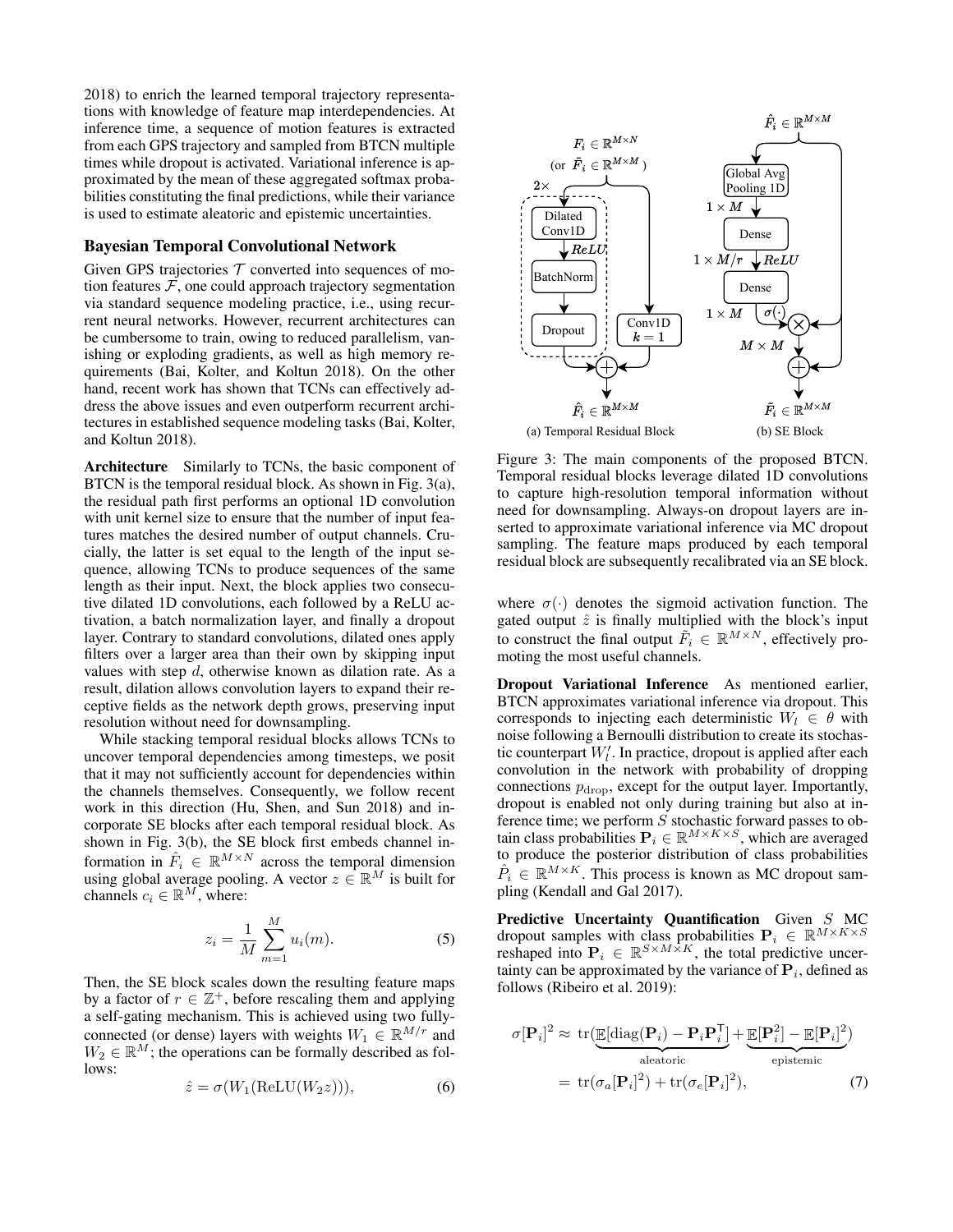where matrices  $\sigma_a [\mathbf{P}_i]^2$  and  $\sigma_e [\mathbf{P}_i]^2$  correspond to aleatoric and epistemic uncertainties, respectively. Their traces are then taken to produce a single aleatoric and epistemic uncertainty value per timestep.

#### Segmentation Objective Function

For unsupervised trajectory segmentation, we leverage the mutual-information-based deep clustering method in (Ji, Henriques, and Vedaldi 2019) for its demonstrated effectiveness in semantic image segmentation over centroid-based clustering approaches. It takes the  $K$ -dimensional softmax predictions for each timestep in the input sequence and attempts to maximize the mutual information between neighboring pairs of timestep patches.

We note that the original image-based work obtained pairs of neighboring patches not only within each image in the dataset, but also from synthetic images generated via multiple data augmentations; however, time series data augmentation is non-trivial, especially for the problem at hand. Intuitively, it would be hard to verify whether perturbed motion features would still realistically correspond to the same transportation mode. Therefore, considering only adjacent pairs of timestep patches centered at u and  $u + t$ , where  $t \in T \subset \mathbb{Z}$  is a small displacement, the original clustering objective can be written as:

$$
\max_{\Phi} \frac{1}{|T|} \sum_{t \in T} I(P_t),\tag{8a}
$$

$$
P_t = \frac{1}{n|\Omega|} \sum_{i=1}^n \sum_{u \in \Omega} \Phi_u(F_i) \cdot [\Phi(F_i)]_{u+t}^T, \qquad (8b)
$$

where  $\Phi$  is a neural network, in this case BTCN, and  $\Phi_u(F_i)$ is its output for patch  $u \in \Omega = \{1, \ldots, M\}$  centered at timestep  $u$  within the input motion feature sequence  $F_i$ .

#### Experiments

#### Simulation Setup

All experiments were conducted on a server with an Intel Xeon Silver 4210 CPU clocked at 2.20GHz and nVidia GeForce RTX 2080Ti GPUs with 11 GB of GDDR6 memory. Deep learning models were developed using Tensor-Flow 2.3.0. Each baseline was implemented as per the description in its cited study. The reported values for all evaluation metrics were averaged over five executions.

Dataset This study is evaluated on the Geolife dataset by Microsoft Asia Research (Zheng et al. 2008b; 2008a), which has been widely used for GPS-based trajectory research. It contains 18,670 GPS trajectories obtained from 182 users over five years, totalling nearly 25 million GPS points and 1.3 million kilometers. Most trajectories were collected in Beijing, China at a sampling rate of 1−5 seconds. Only 69 users have labeled parts of their trajectories by transportation mode; these include walking, bike, bus, car, taxi, train, subway and airplane. Following the dataset authors' recommendations, cars and taxis are treated as a single class, "car", and trains and subways as "train". As typically done in the literature (Zheng et al. 2008b;

2008a; Dabiri et al. 2020), we only retain the five classes for which there are sufficient samples, namely "walk", "bike", "bus", "car", and "train". For evaluation purposes, we only use labeled trajectories; no ground-truth labels are involved in model training. All trajectories are split into chunks of length M and divided into training and test sets using a 90/10 ratio.

Preprocessing For each trajectory, we first discard any GPS point whose timestamp is greater than that of the next point, or whose geographical coordinates does not fall within valid ranges. Next, we extract motion features by first computing the relative geodesic distance  $\Delta x_{p_i}$  and elapsed time  $\Delta t_{p_i}$  between each GPS point  $p_i$  and its successor  $p_{i+1}$ . These two features enable the computation of higherorder distance derivatives, including velocity  $V_{p_i}$ , acceleration  $A_{p_i}$ , jerk  $J_{p_i}$ , and turn  $U_{p_i}$ :

$$
\Delta x_{p_i} = \text{Geodesic}(\text{lat}_i, \text{lon}_i, \text{lat}_{i+1}, \text{lon}_{i+1}),\tag{9a}
$$

$$
\Delta t_{p_i} = p_{i+1}[t] - p_i[t],
$$
\n
$$
V_n = \Delta x_n / \Delta t_n.
$$
\n(96)

$$
V_{p_i} = \Delta x_{p_i} / \Delta t_{p_i},
$$
\n(9c)  
\n
$$
A_{p_i} = (V_{p_{i+1}} - V_{p_i}) / \Delta t_{p_i},
$$
\n(9d)

$$
A_{p_i} = (V_{p_{i+1}} - V_{p_i})/\Delta t_{p_i},
$$
\n(9d)  
\n
$$
J_{p_i} = (A_{p_{i+1}} - A_{p_i})/\Delta t_{p_i},
$$
\n(9e)

$$
U_{pi} = \tan^{-1} \frac{\text{Geodesic}(\text{lat}_i, \text{lon}_i, \text{lat}_{i-1}, \text{lon}_i)}{\text{Geodesic}(\text{lat}_i, \text{lon}_i, \text{lat}_i, \text{lon}_{i-1})}
$$

$$
-\tan^{-1} \frac{\text{Geodesic}(\text{lat}_i, \text{lon}_i, \text{lat}_{i+1}, \text{lon}_i)}{\text{Geodesic}(\text{lat}_i, \text{lon}_i, \text{lat}_i, \text{lon}_{i+1})}.
$$
(9f)

Following previous transportation literature (Zheng et al. 2008b; Dabiri et al. 2020; Yu 2020), we empirically select velocity, acceleration, jerk, and turn as the time series features to train our trajectory segmentation model. The features are standardized by removing the mean and scaling to unit variance. We empirically set the sample length  $M$  to 128, such that  $F_i \in \mathbb{R}^{128 \times 4}$ .

Model Configuration BTCN uses 3 consecutive pairs of temporal residual and SE blocks. Within the  $i$ -th temporal residual block, both convolutions combine a larger kernel size of 8 with exponentially increasing dilation rates  $d = 2^i$ ,  $i \in \{0, 1, 2\}$ . The dropout probability  $p_{\text{drop}}$  is set to 0.2 for all dropout layers, as in (Ribeiro et al. 2019); it is maintained at test time as required for MC dropout sampling, from which  $S = 50$  samples are obtained. For all SE blocks, the reduction ratio  $r$  is set to 8. BTCN is trained for 200 epochs using the Adam optimizer with a learning rate of  $10^{-5}$  and default hyperparameters  $β<sub>1</sub> = 0.9, β<sub>2</sub> = 0.999$ .

Baselines BTCN is evaluated against the three most prominent families of trajectory segmentation methods among the relatively few found in the GPS-based transportation mode identification literature:

• Uniform segmentation. A naive approach to trajectory segmentation is to extract fixed-size, nonoverlapping chunks of timesteps from each trajectory. (Dabiri and Heaslip 2018) uses a window of 200 points, which they found to be the median length of the labeled GPS trajectories in Geolife.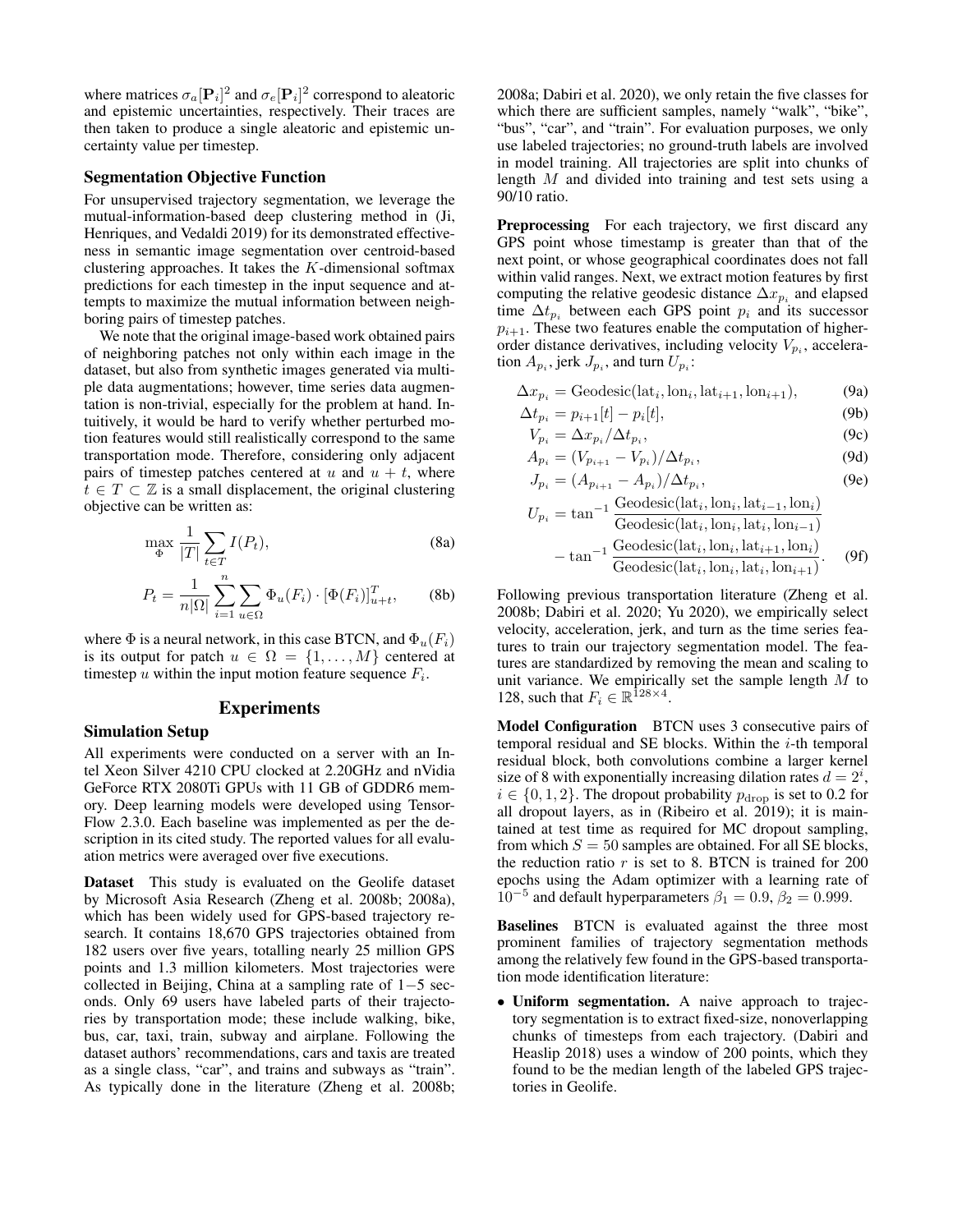Table 1: GPS trajectory segmentation evaluation results. Where applicable, accuracies are reported for each class, with ACC denoting global accuracy. Higher ACC, lower MAE, and  $PR \approx 1$  is better. Training time is in minutes.

| <b>Segmentation Method</b>   | Walk  | <b>Bike</b> | Bus   | Car   | Train | ACC   | MAE   | <b>PR</b> | Train (min) |
|------------------------------|-------|-------------|-------|-------|-------|-------|-------|-----------|-------------|
| (Dabiri and Heaslip 2018)    |       |             | N/A   |       |       | N/A   | 728.4 | 3.12      | N/A         |
| (Zheng et al. 2008b)         |       |             | N/A   |       |       | N/A   | 234.5 | 1.91      | N/A         |
| (Xiao, Juan, and Zhang 2015) |       |             | N/A   |       |       | N/A   | 287.7 | 2.34      | N/A         |
| (Dabiri et al. 2020)         |       |             | N/A   |       |       | N/A   | 526.1 | 1.23      | 0.02        |
| TCN (non-Bayesian, no SE)    | 0.821 | 0.755       | 0.416 | 0.376 | 0.726 | 0.619 | 31.5  | 3.51      | 33.89       |
| TCN (non-Bayesian, $r = 8$ ) | 0.799 | 0.782       | 0.441 | 0.367 | 0.812 | 0.640 | 26.1  | 2.92      | 45.12       |
| BTCN (no SE)                 | 0.792 | 0.752       | 0.414 | 0.391 | 0.775 | 0.625 | 29.7  | 2.84      | 33.67       |
| $BTCN (r = 2)$               | 0.827 | 0.727       | 0.349 | 0.478 | 0.753 | 0.627 | 25.8  | 2.04      | 45.14       |
| BTCN $(r = 4)$               | 0.809 | 0.773       | 0.353 | 0.485 | 0.744 | 0.632 | 28.3  | 2.43      | 45.21       |
| $BTCN (r = 8)$               | 0.820 | 0.811       | 0.396 | 0.475 | 0.789 | 0.658 | 24.7  | 1.97      | 45.15       |
| BTCN $(r = 16)$              | 0.773 | 0.799       | 0.454 | 0.416 | 0.751 | 0.638 | 28.1  | 2.44      | 44.93       |

- Heuristics-based change point detection. Following the intuition that walking must precede any change of transportation mode, the authors in (Zheng et al. 2008b) propose a four-step method that divides trajectories into alternating "walk" and "non-walk" segments, based on distance, velocity, and acceleration thresholds. Similarly, (Xiao, Juan, and Zhang 2015) identifies not only "walk" segments, but also gaps caused by GPS signal interruption, extracting change points at the boundaries of "walk" and gap segments.
- Optimization-based change point detection. (Dabiri et al. 2020) first applies uniform segmentation to each trajectory, then converts the obtained segments into multivariate time series of velocity and acceleration features before feeding them to an optimization-based model. The latter attempts to find subsegments such that the homogeneity within each subsegment is maximized, while the number of change points is penalized by a hyperparametercontrolled linear function.

Evaluation Metrics Following standard clustering evaluation practice (Xie, Girshick, and Farhadi 2016; Ji, Henriques, and Vedaldi 2019), all classes predicted by BTCN and its variants are first mapped to the ground-truth classes using linear assignment (Kuhn 1955). Segmentation performance is then measured by timestep-level accuracy (ACC).

While BTCN labels each timestep by transportation mode, the above baselines are label-agnostic: they merely detect transportation mode change points, i.e., discrete timesteps where the transportation mode changes, without knowledge of the specific mode corresponding to each implicitly defined segment. To allow for direct comparison with BTCN, we extract change points by simply scanning its output from left to right. We then evaluate BTCN against the above baselines using the following evaluation metrics:

• Mean Absolute Error (MAE). As the number of predicted and ground-truth change points may differ, we first identify for each predicted change point  $\hat{y}_i \in \hat{Y}$  its nearest ground-truth  $y_i \in Y$ . Given that most trajectories in Geolife have been sampled at a rate of 1–5 seconds, we preserve generality by measuring the distance between two change points by the number of discrete timesteps separating them. Then, given *n* predicted change points  $\hat{Y}$  and their nearest ground-truth change points  $Y'$ , the MAE is calculated as  $\text{MAE} = \frac{1}{n} \sum_{i=1}^{n} |y_i' - \hat{y}_i|$ . We select this metric under the assumption that the number of timesteps between  $y_i'$  and  $\hat{y}_i$  matters more than whether  $\hat{y}_i$  precedes or comes after  $y_i'$ .

• Prediction Ratio (PR). Let  $n_{pred}$ ,  $n_{true}$  be the total numbers of predicted change points  $\hat{Y}$  and true change points Y, respectively. The PR is computed as  $PR = n_{pred}/n_{true}$ . When  $PR < 1$  or  $PR > 1$ , the segmentation model is said to under- or over-predict change points. Either case could complicate transportation mode identification, even if the MAE is low: too few change points could mean noisy segments with more than one transportation mode, while too many would result in short, harder to classify segments.

## Experimental Results

Performance Evaluation Our experimental results are summarized in Table 1. BTCN consistently and significantly outperformed all evaluated methods, with its lowest MAE of 24.7 constituting a nearly  $10\times$  improvement over the bestperforming baseline (Zheng et al. 2008b). Recall that our definition of MAE measures the mean number of discrete timesteps between true and predicted change points; for unit GPS sampling rate, our result means BTCN would only take approximately 25 seconds on average to identify a change in transportation mode, while the above baseline would require nearly 4 minutes. Although the proposed method did demonstrate change point over-prediction on par with the baselines, it is important to note that BTCN is designed for timestep-level classification rather than change point detection. In fact, we formalized trajectory segmentation based on mutual information maximization alone, without explicitly penalizing over-segmentation. This is an open problem, especially in the absence of labels, and is left for future work.

Although each of the selected baselines has its own merit, they are not without limitations. Uniform segmentation (Dabiri and Heaslip 2018) offers simplicity at the expense of constructing noisy segments likely to contain multiple transportation modes. Indeed, uniform segmentation attained both the highest MAE and PR among all meth-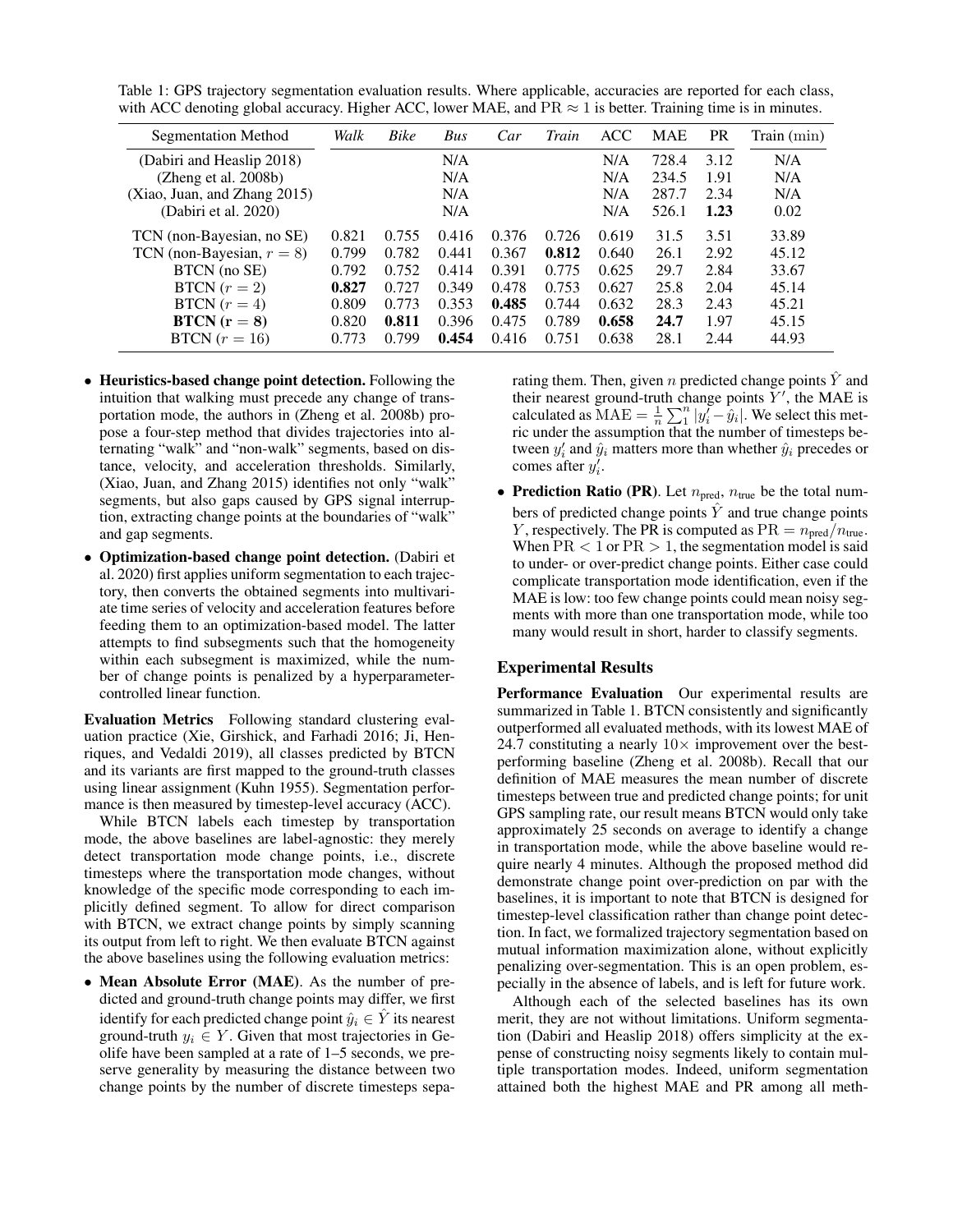Table 2: Performance and uncertainty metrics for BTCN over number of Monte Carlo samples.

| S   | ACC.   | <b>MAE</b> | <b>PR</b> | Aleatoric | Epistemic |
|-----|--------|------------|-----------|-----------|-----------|
|     | 0.6763 | 32.6       | 4.03      | 1.047E-02 | 0.0       |
| 2   | 0.6769 | 31.0       | 3.23      | 1.050E-02 | 3.902E-01 |
| 5   | 0.6775 | 29.3       | 2.76      | 1.043E-02 | 6.401E-01 |
| 10  | 0.6776 | 28.3       | 2.41      | 1.042E-02 | 7.162E-01 |
| 20  | 0.6777 | 27.2       | 2.22      | 1.048E-02 | 7.516E-01 |
| 50  | 0.6778 | 26.5       | 2.08      | 1.044E-02 | 7.746E-01 |
| 100 | 0.6778 | 26.1       | 2.02      | 1.047E-02 | 7.818E-01 |

ods. Guided by domain-specific knowledge, the heuristicsbased segmentation baselines (Zheng et al. 2008b; Xiao, Juan, and Zhang 2015) both produced much lower MAEs, although they still predicted approximately twice the number of change points compared to the ground truth. This might be due to heuristics not always being able to account for unexpected traffic conditions (Zheng et al. 2008b).

Scoring the second highest MAE of 526.1, despite having the best PR, the sub-par performance of optimizationbased segmentation (Dabiri et al. 2020) is not surprising: this method is individually applied to truncated segments, thereby failing to consider the entire data distribution. In other words, it assumes that the samples are independent and identically distributed. Such an assumption is unlikely to hold for trajectory data collected from numerous users at varying times and traffic or weather conditions, as is the case with Geolife.

Ablation Study To quantify the contribution of dropout variational inference and SE blocks to the performance of BTCN, we evaluate the latter when both components are disabled, as well as by removing either component while maintaining the other. As shown in Table 1, the non-Bayesian variant without SE blocks achieved the lowest global and per-class accuracy. Adding MC dropout pushed the global accuracy from 61.9% to 62.5%, while enabling SE blocks with  $r = 8$  instead boosted it to 64.0%, and combining both components resulted in the highest global accuracy at 65.8%. In fact, the best accuracy for four out of five classes was attained by the full BTCN, albeit with different reduction ratios  $r$ , while removing either of the Bayesian or SE components resulted in nearly twice the over-prediction of change points.

Finally, Table 2 shows the sensitivity of evaluation and uncertainty metrics to the number of MC samples S. For this experiment, we used the best-performing BTCN out of 5 executions. Although global accuracy did not seem to drastically improve as  $S$  increased, the MAE dropped by about 19% and the PR was nearly halved. No noticeable improvement to accuracy was observed when  $S > 50$ , which is the value we used throughout our experiments.

Uncertainty-filtered Segmentation For safety-critical intelligent transportation applications involving GPS trajectory segmentation, the ability of a model to selectively make timestep-level predictions based on some measure of confidence could be beneficial. Fig. 4 shows how global and



Figure 4: Global and per-class accuracy of BTCN when only classifying timesteps that exceed confidence thresholds.

per-sample accuracy varies under different confidence percentiles for the best-performing BTCN out of 5 executions. In this context, confidence was simply defined as the negative aleatoric or epistemic uncertainty.

It appears that selectively classifying timesteps with higher aleatoric confidence consistently achieved higher global and per-class accuracy. On the contrary, we noted minimal global accuracy improvement in the case of epistemic confidence; there were almost no variations until the  $90<sup>th</sup>$  percentile, followed by a sharp drop for the 95<sup>th</sup> and 99<sup>th</sup> percentiles. It is hypothesized that the poor performance of epistemic confidence as a measure of accuracy in our work is tied to the unsupervised, mutual-information-based objective function that BTCN was trained with.

#### Conclusion and Future Work

In this paper, we introduced a novel GPS trajectory segmentation approach to address the shortcomings of related GPS-based work in learning from unlabeled data and capturing predictive uncertainty. Viewing trajectory segmentation through the scope of semantic image segmentation, the proposed BTCN reached 65.8% timestep-level accuracy on Microsoft's Geolife dataset, significantly outperforming established GPS-based baselines. We also conducted an ablation study to empirically validate the necessity of its components, and showed that BTCN effectively captured uncertainty by producing higher accuracy for input timesteps with lower aleatoric uncertainty.

In future work, we will investigate graph neural networks to capture not only temporal but also spatial information from non-Euclidean road network representations. We will also explore how to effectively penalize over-segmentation in the absence of labels.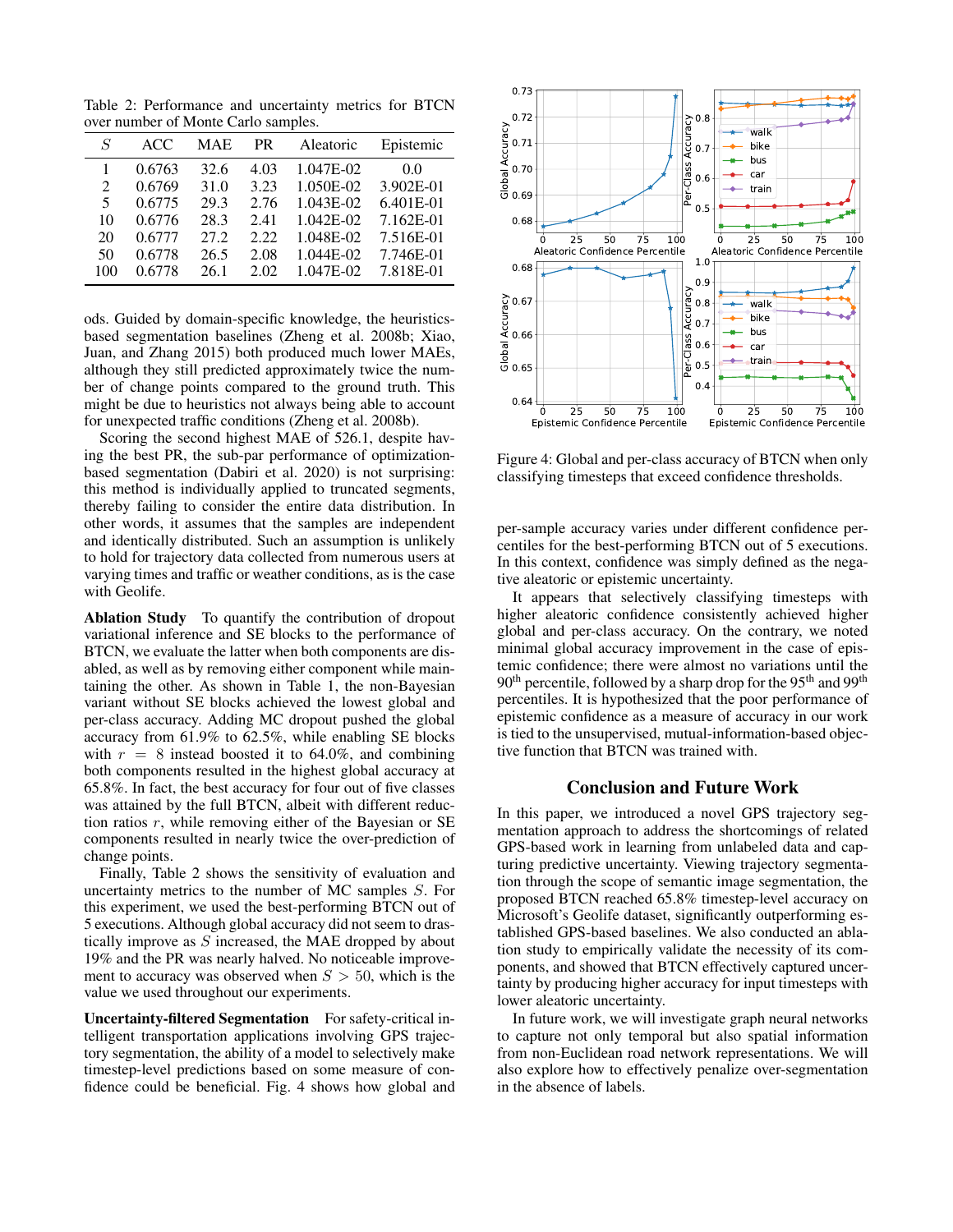## Acknowledgement

This work was supported by the General Program of Guangdong Basic and Applied Basic Research Foundation No. 2019A1515011032 and by the Guangdong Provincial Key Laboratory of Brain-inspired Intelligent Computation No. 2020B121201001. James J.Q. Yu is the corresponding author.

#### References

Badrinarayanan, V.; Kendall, A.; and Cipolla, R. 2017. Segnet: A deep convolutional encoder-decoder architecture for image segmentation. *IEEE Transactions on Pattern Analysis and Machine Intelligence* 39(12):2481–2495.

Bai, S.; Kolter, J. Z.; and Koltun, V. 2018. An empirical evaluation of generic convolutional and recurrent networks for sequence modeling. *arXiv preprint arXiv:1803.01271*.

Bolbol, A.; Cheng, T.; Tsapakis, I.; and Haworth, J. 2012. Inferring hybrid transportation modes from sparse GPS data using a moving window SVM classification. *Computers, Environment and Urban Systems* 36(6):526–537.

Caron, M.; Bojanowski, P.; Joulin, A.; and Douze, M. 2018. Deep clustering for unsupervised learning of visual features. In *Proceedings of the European Conference on Computer Vision*, 132–149.

Chen, L.-C.; Papandreou, G.; Kokkinos, I.; Murphy, K.; and Yuille, A. L. 2014. Semantic image segmentation with deep convolutional nets and fully connected crfs. *arXiv preprint arXiv:1412.7062*.

Chen, L.-C.; Papandreou, G.; Kokkinos, I.; Murphy, K.; and Yuille, A. L. 2017. Deeplab: Semantic image segmentation with deep convolutional nets, atrous convolution, and fully connected crfs. *IEEE Transactions on Pattern Analysis and Machine Intelligence* 40(4):834–848.

Chen, L.-C.; Zhu, Y.; Papandreou, G.; Schroff, F.; and Adam, H. 2018. Encoder-decoder with atrous separable convolution for semantic image segmentation. In *Proceedings of the European Conference on Computer Vision*, 801–818.

Dabiri, S., and Heaslip, K. 2018. Inferring transportation modes from GPS trajectories using a convolutional neural network. *Transportation Research Part C: Emerging Technologies* 86:360–371.

Dabiri, S.; Lu, C.-T.; Heaslip, K.; and Reddy, C. K. 2020. Semi-supervised deep learning approach for transportation mode identification using GPS trajectory data. *IEEE Transactions on Knowledge and Data Engineering* 32(5).

Fu, J.; Liu, J.; Tian, H.; Li, Y.; Bao, Y.; Fang, Z.; and Lu, H. 2019. Dual attention network for scene segmentation. In *Proceedings of the IEEE Conference on Computer Vision and Pattern Recognition*, 3146–3154.

Ghasedi Dizaji, K.; Herandi, A.; Deng, C.; Cai, W.; and Huang, H. 2017. Deep clustering via joint convolutional autoencoder embedding and relative entropy minimization. In *Proceedings of the IEEE International Conference on Computer Vision*, 5736–5745.

Hjelm, R. D.; Fedorov, A.; Lavoie-Marchildon, S.; Grewal, K.; Bachman, P.; Trischler, A.; and Bengio, Y. 2018. Learning deep representations by mutual information estimation and maximization. *arXiv preprint arXiv:1808.06670*.

Hu, W.; Miyato, T.; Tokui, S.; Matsumoto, E.; and Sugiyama, M. 2017. Learning discrete representations via information maximizing self-augmented training. *arXiv preprint arXiv:1702.08720*.

Hu, J.; Shen, L.; and Sun, G. 2018. Squeeze-and-excitation networks. In *Proceedings of the IEEE Conference on Computer Vision and Pattern Recognition*, 7132–7141.

Ji, X.; Henriques, J. F.; and Vedaldi, A. 2019. Invariant information clustering for unsupervised image classification and segmentation. In *Proceedings of the IEEE International Conference on Computer Vision*, 9865–9874.

Jiang, Z.; Zheng, Y.; Tan, H.; Tang, B.; and Zhou, H. 2017. Variational deep embedding: An unsupervised and generative approach to clustering. In *International Joint Conference on Artificial Intelligence*.

Kendall, A., and Gal, Y. 2017. What uncertainties do we need in bayesian deep learning for computer vision? In *Advances in Neural Information Processing Systems*, 5574– 5584.

Kuhn, H. W. 1955. The hungarian method for the assignment problem. *Naval Research Logistics Quarterly* 2(1- 2):83–97.

Kwon, Y.; Won, J.-H.; Kim, B. J.; and Paik, M. C. 2020. Uncertainty quantification using bayesian neural networks in classification: Application to biomedical image segmentation. *Computational Statistics & Data Analysis* 142:106816.

Li, F.; Qiao, H.; and Zhang, B. 2018. Discriminatively boosted image clustering with fully convolutional autoencoders. *Pattern Recognition* 83:161–173.

Long, J.; Shelhamer, E.; and Darrell, T. 2015. Fully convolutional networks for semantic segmentation. In *Proceedings of the IEEE Conference on Computer Vision and Pattern Recognition*, 3431–3440.

Mukherjee, S.; Asnani, H.; Lin, E.; and Kannan, S. 2019. Clustergan: Latent space clustering in generative adversarial networks. In *Proceedings of the AAAI Conference on Artificial Intelligence*, volume 33, 4610–4617.

Ribeiro, F. D. S.; Caliva, F.; Swainson, M.; Gudmundsson, ´ K.; Leontidis, G.; and Kollias, S. 2019. Deep bayesian selftraining. *Neural Computing and Applications* 1–17.

Ronneberger, O.; Fischer, P.; and Brox, T. 2015. U-net: Convolutional networks for biomedical image segmentation. In *International Conference on Medical Image Computing and Computer-assisted Intervention*, 234–241.

Stenneth, L.; Wolfson, O.; Yu, P. S.; and Xu, B. 2011. Transportation mode detection using mobile phones and GIS information. In *Proceedings of the 19th ACM SIGSPATIAL International Conference on Advances in Geographic Information Systems*, 54–63.

Sun, K.; Xiao, B.; Liu, D.; and Wang, J. 2019. Deep highresolution representation learning for human pose estimation. In *Proceedings of the IEEE Conference on Computer Vision and Pattern Recognition*, 5693–5703.